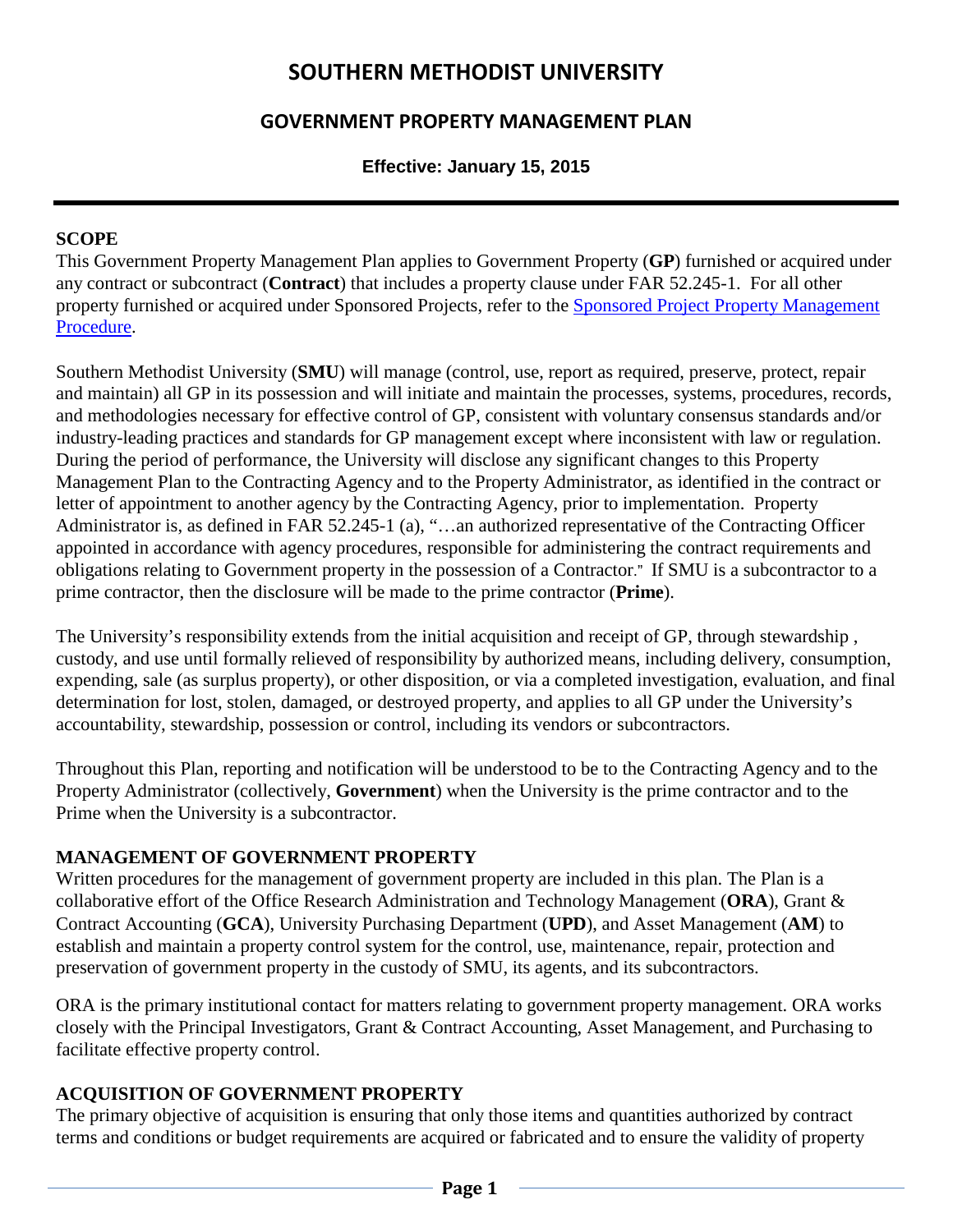classifications. Government property may be acquired as follows:

- A. Contractor-Acquired Equipment: Equipment purchased by the University with funds provided by the Federal Government. The policy and procedure governing Sponsored Project Procurement shall govern the acquisition of property by purchase for use under any government contract. It shall be the responsibility of the Principal Investigator (**PI**) to see that this procedure is followed as well as obtaining the sponsor's approval, through ORA, for the purchase if such is required.
- B. Government-Furnished Equipment: Equipment owned by the Government but furnished to the University for use under a federally-funded project. Transportation and installation costs are not considered as part of the unit price for this purpose. Normally, the unit price of governmentfurnished equipment is provided on the document covering shipment of the property.
- C. Contractor-Fabricated Equipment: Special purpose equipment that is assembled or fabricated by the University and that results in a piece of capital equipment. The fabricated unit consists of items or an assemblage of parts that are interconnected and interdependent so as to become a new functional unit for a special purpose. When fabrication is completed, the Principal Investigator will notify the GCA and AM offices in writing. At that time, appropriate accounting entries will be made, which will record the value of the equipment in the Asset Management system. AM will provide identification tags to be affixed to the equipment.

Process of Capital Equipment Purchases (See [Sponsored Project Procurement Policy and Procedure](http://www.smu.edu/~/media/Site/BusinessFinance/Controllers/Grant%20and%20Contract%20Accounting/SPONSORED_PROJECT_PROCUREMENT.ashx?la=en) for details):

- 1. PI obtains agency prior approval, if required for purchase, through ORA.
- 2. PI initiates purchase requisition after following screening and vendor selection processes outlined in above referenced policy/procedure. This includes completion of the Capital Asset section of the purchase requisition to identify the expected location, responsible custodian and funding contract number of the asset.
- 3. PI routes requisition to GCA for approval. This may be accomplished by mailing or delivering the completed and signed paper requisition or through the electronic requisition process, as appropriate under the Procurement Procedure.
- 4. GCA reviews for budget availability and allowability, requisition contents and attachments. If the requisition is not properly completed and actions are not documented, GCA will return the requisition to the PI. If the budget is not adequate to support the purchase or the item being requisitioned is not included in the equipment list approved by the agency, GCA will contact ORA and the PI for a budget revision and/or agency approval.
- 5. GCA approves requisition and forwards to Purchasing for further review and generation of purchase order. A copy of the requisition is provided to AM to prepare for recording.
- 6. Purchasing issues purchase order to vendor and provides copy to GCA.
- 7. Vendor supplies equipment to PI or off-site location, if so indicated on the order.
- 8. PI receives property, inspects it for condition and quantity and records identifying information such as serial number, if not included on the packing slip. PI retains copies of shipping documents.
- 9. PI approves vendor invoice. This approval not only authorizes use of government funds for the payment, but also serves as acknowledgement that the property was received and in good condition.
- 10. PI completes Accounts Payable (**AP**) Payment Request form, attaches invoice, copy of packing slip or other form documenting identifying information and forwards to GCA.
- 11. GCA reviews for appropriate completion, follows-up with PI, rejects or approves as applicable.
- 12. GCA forwards original payment request with vendor invoice to AP, copy to AM and retains copies as matched with Purchase Order/Requisition for project file.
- 13. AM enters the item(s) into the Asset Management system and ensures that SMU and Government Property tags are affixed to the item(s).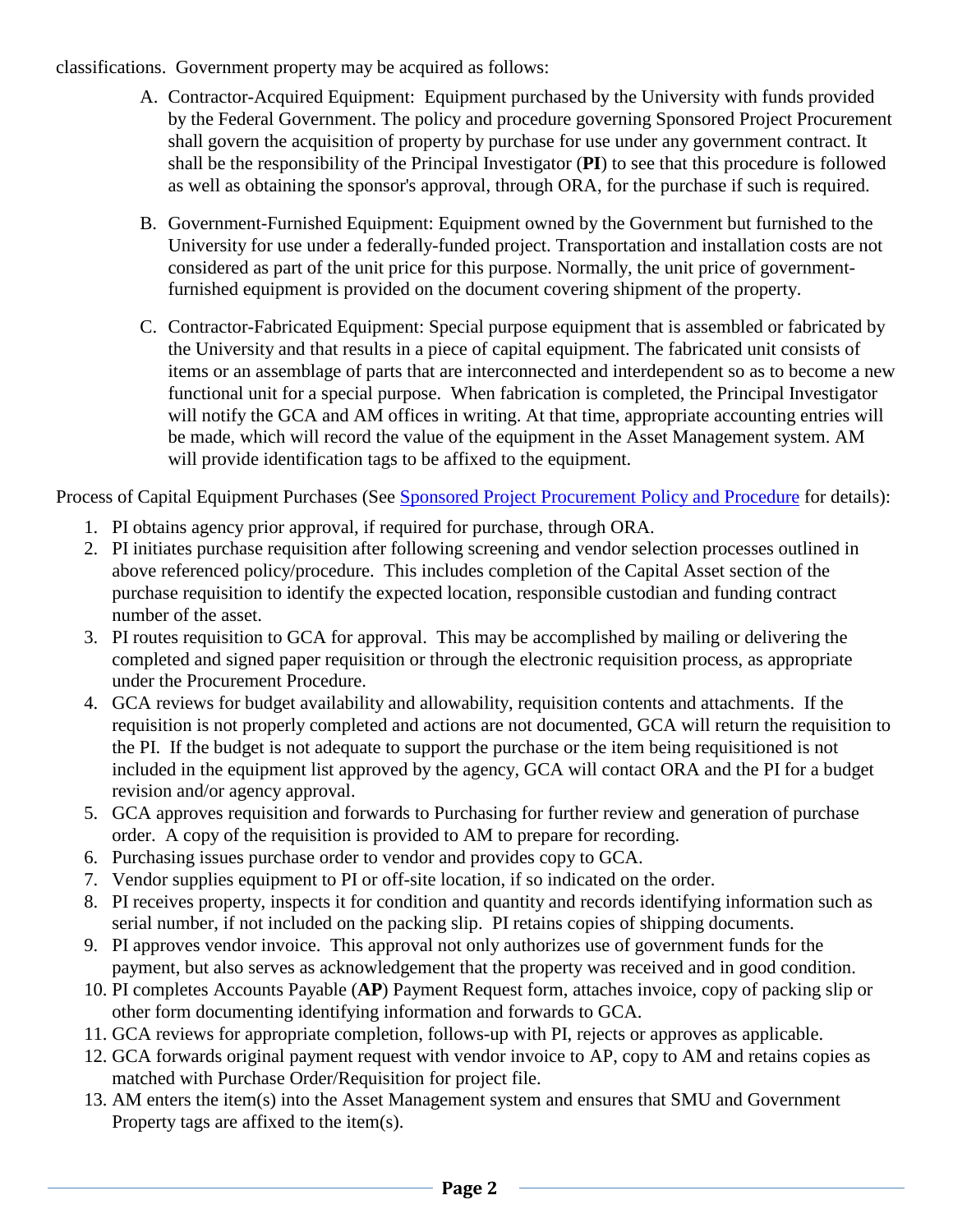## **RECEIVING**

The PI will receive GP, document such receipt, record information as defined below, identify the property as Government owned, and manage any discrepancies incident to shipment. If the receiving task is performed by someone other than the PI, the PI will ensure that the designee has the guidance and/or technical expertise to assess that the appropriate property has been received, its condition, document the items received and report discrepancies when needed.

The University will notify the Government or Prime when it receives GP and will provide to the Government or Prime necessary invoices, form DD-1149, or other documents on how the GP was acquired in accordance with the requirements of the Contract. The University will track all GP through its Asset Management System and provide inventory reports to the Government or Prime as described below.

If overages, shortages, or damages and/or other discrepancies are discovered upon receipt of Government Furnished Property, the University will provide a written statement to the Government or Prime containing all relevant facts, such as cause or condition and a recommended course(s) of action.

For University-acquired property, the University will take all actions necessary to adjust for overages, shortages, damage and/or other discrepancies discovered upon receipt from a vendor or supplier so as to ensure the proper allocability and allowability of associated costs, and will notify the Government or Prime when such actions impact costs or schedules.

### **RECORDS**

The University will create and maintain records of all Government-Furnished and University-acquired property accountable to the Contract. Property records will enable a complete, current, auditable record of all transactions and will contain the following:

- *(1)* The name, part number and description, manufacturer, model number, serial number, and National Stock Number (if applicable).
- *(2)* Quantity received (or fabricated), issued, and balance-on-hand.
- *(3)* Unit acquisition cost.
- *(4)* Unique-item identifier (if available).
- *(5)* Unit of Measure.
- *(6)* Contract number.
- *(7)* Location.
- *(8)* Disposition.
- *(9)* Posting reference and date of transaction.
- *(10)* Date placed in service.

#### **PHYSICAL INVENTORY**

The University will perform a physical inventory, no less frequently than every two (2) years, of property for which it is accountable to the Government and will report such inventories to the Government or Prime. Inventories will be performed more frequently if required by the Agency/Contract. Inventories will be initiated by AM who will provide a current listing of property to the PI for which he/she is accountable. The PI will verify the existence, condition, location and continued need and return the certified listing to AM. AM will update the Asset Management System as appropriate based on any reported changes.

### **SUBCONTRACTOR CONTROL**

If the University issues a subcontract under the Contract and provides to the subcontractor property for which the University is accountable to the Government, ORA will ensure that the requirements of this Government Property Management Plan flow down to the subcontractor, with all reporting to be made through SMU to the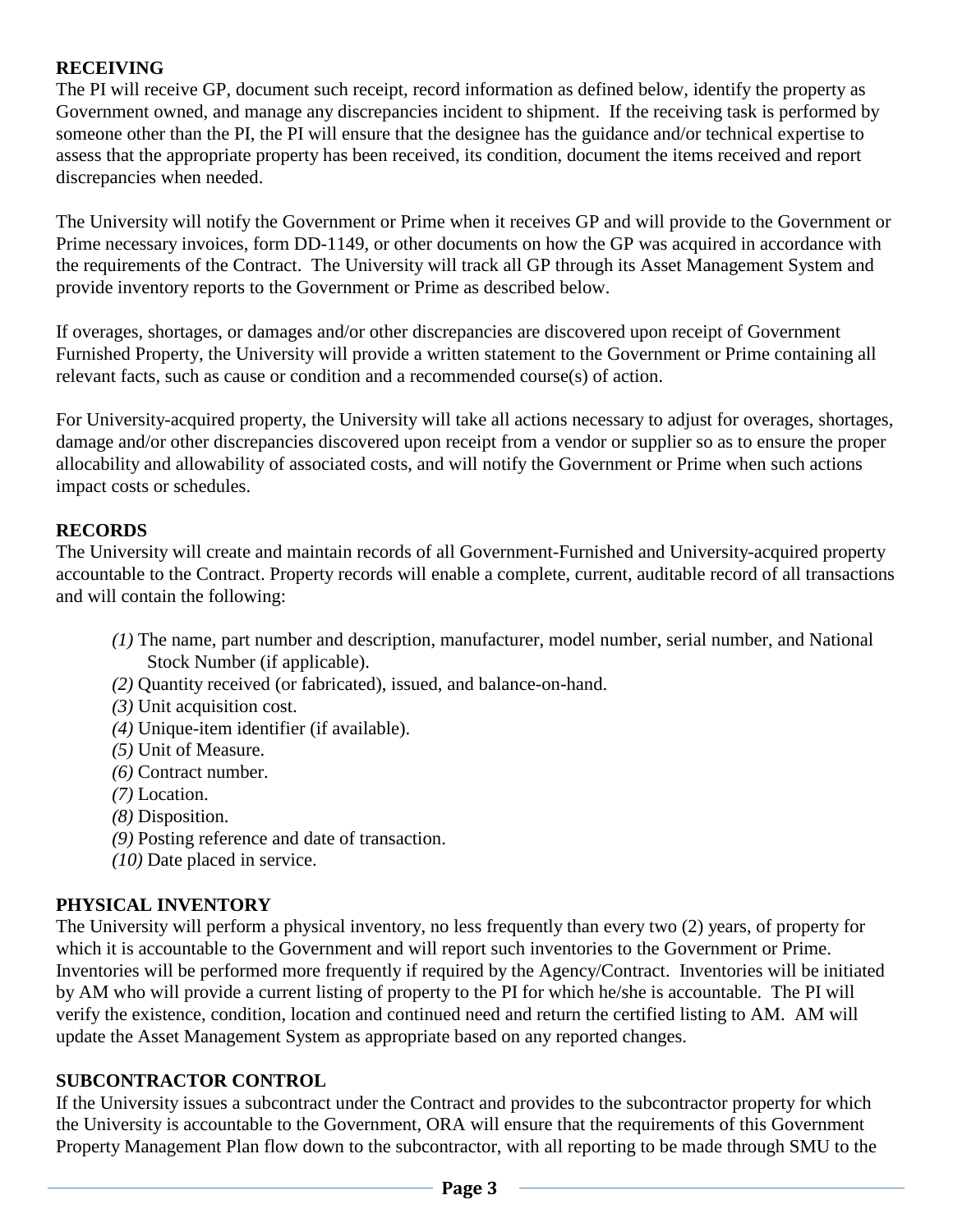Government or Prime. ORA will ensure its subcontracts are properly administered and reviews will be periodically performed to determine the adequacy of the subcontractor's property management system.

## **LOSS, DAMAGE, DESTRUCTION OR THEFT**

The PI will contact the proper authorities, when necessary; initiate investigations and report all incidents of loss, damage, destruction, or theft (LDDT) of GP to the Government or Prime. Such reports will comply with the requirement of FAR 52.245-1 or other applicable requirements. Reports submitted in accordance with FAR 52.245-1 should include:

- (*1*) Date of incident (if known).
- (*2*) The name, commercial description, manufacturer, model number, serial number, and National Stock Number (if applicable).
- (*3*) Quantity.
- (*4*) Unique-item Identifier (if available).
- (*5*) Accountable Contract number.
- (*6*) A statement indicating current or future need.
- (*7*) Acquisition cost, or if applicable, estimated scrap proceeds, estimated repair or replacement costs.
- (*8*) All known interests in commingled property of which the Government property is a part.
- (*9*) Cause and corrective action taken or to be taken to prevent recurrence.
- (*10*) A statement that the Government will receive any reimbursement covering the loss, theft, damage or destruction in the event the Contractor was or will be reimbursed or compensated.
- (*11*) Copies of all supporting documentation.
- (*12*) Last known location.
- (*13*) A statement that the property did or did not contain sensitive or hazardous material, and if so, that the appropriate agencies were notified.

### **RELIEF OF STEWARDSHIP**

Unless the Contract provides otherwise, the University will be relieved of stewardship responsibility for GP when such property is:

- (A) Consumed or expended, reasonably and properly, or otherwise accounted for, in the performance of the Contract, including reasonable inventory adjustments of material as determined by the Property Administrator;
- (B) Lost, damaged, destroyed or stolen and the Property Administrator has granted relief of responsibility for such loss, damage, destruction or theft;
- (C) Delivered or shipped from the University's facilities, under Government instructions, except when shipment is to a subcontractor or other location of the University; or
- (D) Disposed of as provided for in the Contract or as authorized by the Government. Disposition may involve transfer of GP to the Government or to another organization, transfer to another contract with SMU or donation to SMU. Documentation shall be retained to include authority, disposal action, date of disposal, and bills of lading or other shipment documents, when applicable.

### **UTILIZATION**

The University will use, consume, move or store GP, either furnished or acquired under the contract, only as authorized by the contract. PIs will be responsible for ensuring that property is used in accordance with contractual authorization, when appropriate, according to the purpose for which it was designed, and in a safe manner. It is the responsibility of the PI to promptly notify ORA and AM when GP in his/her possession becomes excess to contract performance to allow for timely disclosure and reporting to the Government or Prime.

# **MAINTENANCE**